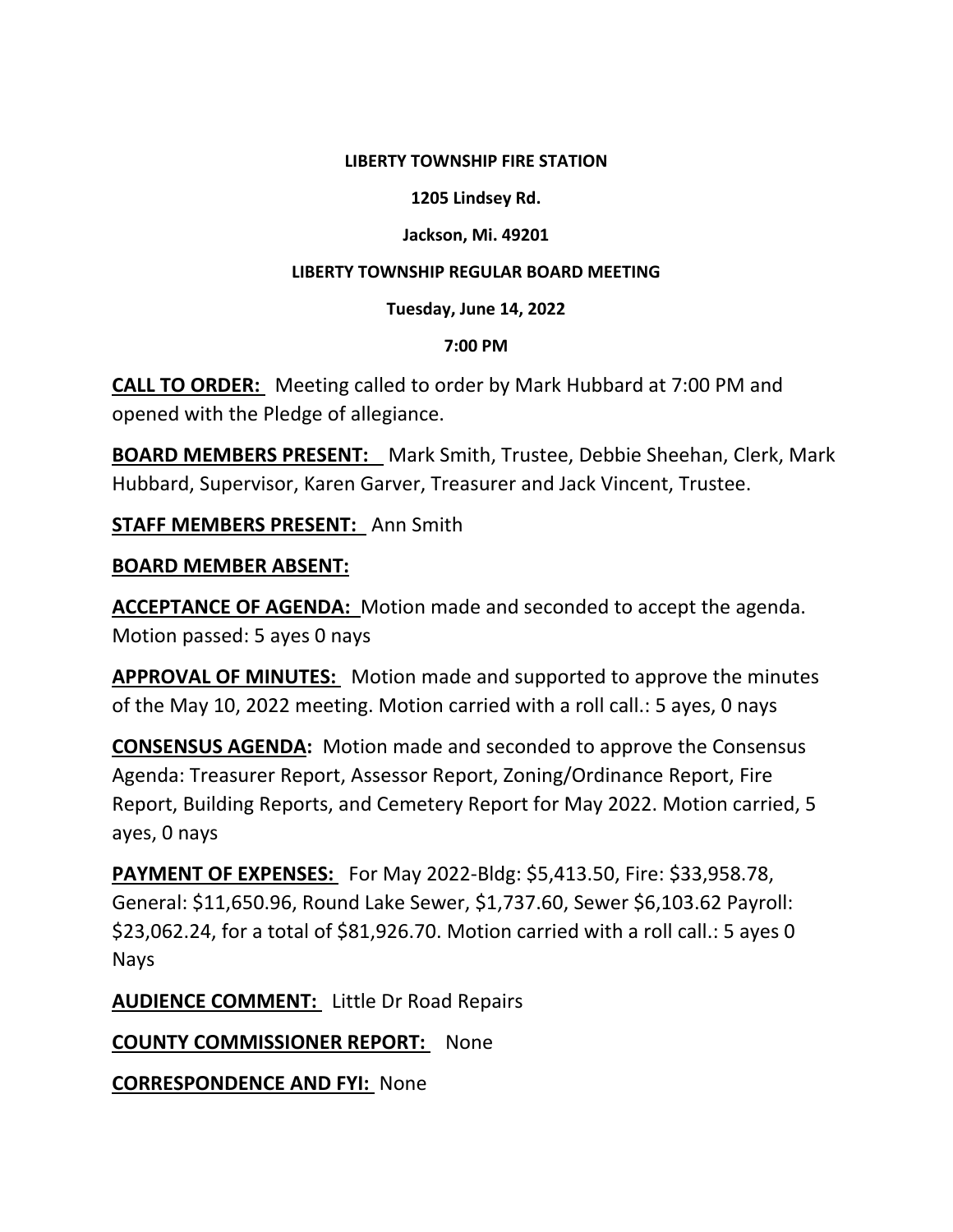**STANDING COMMITTEE: Sewer:** Judge accepted proposal, payment schedule has been set up

## **UNFINISHED BUSINESS:**  None

# **NEW BUSINESS:**

**A: Sheriff Gary Schuette**: Sheriff Schuette presented information on Sheriff department, and security and structural concerns with the Wesley Street facility. Asking for a mileage for a new jail facility on Chandler Rd. Would be a 1 mill county wide over 20 years.

**B. Office Personnel Who Can Accept Tax Payments:** A motion was made and supported to appoint Karen Garver, Treasurer, Diana Hinton, Deputy Clerk and Ann Smith, Administrative Assistant to accept tax payments. Motion carried with: 5 ayes 0 nays

**C. Remove and Add Names to American One Account:** A motion was made and supported to remove all old names on the account at American One Credit Union and add Treasurer Karen Garver. Motion carried with 5 ayes, 0 nays.

**D. Gas Surcharge for Mowing:** Tabled for July 2022 meeting.

**E. Date for next year Meetings:** A motion was made and supported to accept the Board meeting Dates from July 2022 through June 2023. Motion carried with 5 ayes 0 nays.

**F. Fall Cleanup:** Fall clean up date was set for Saturday, October 15, 2022.

**G. Transfer of Deed for Fire Station:** Attorney Kevin Thomson is in the process of transferring warranty deed from Dunmar to Liberty township office.

**H. Set date for Budget Approval Meeting:** A date was set for Monday June 20, 2022 at 6:00 p.m for Budge meeting.

**I. Resolution Right of Refusal:** A motion was made and supported exercise our right of refusal for 2022 Foreclosed parcels located in the Township of Liberty Township. Motion carried with 5 ayes, 0 nays.

**J. David Chapman Agency (Jason Orton):** Jason went through Insurance Coverage and cost for the township.